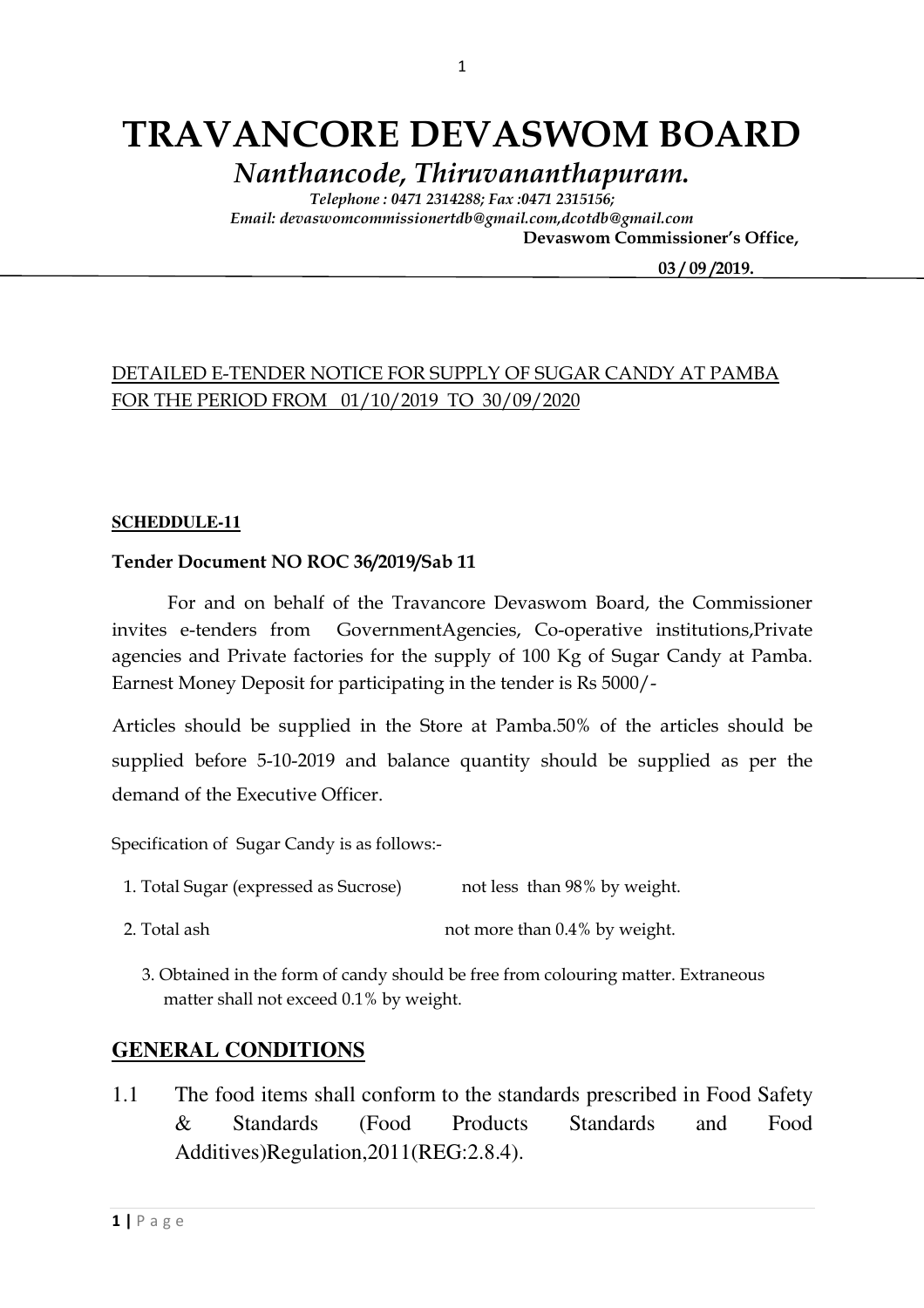- 1.2 The entire lot will be rejected if the above condition is violated and penal provision will be imposed as decided by the Commissioner of Food Safety, Kerala, to such violation.
- 1.3 The Supplier shall liable to be prosecuted under Food Safety &Standards,2006, if standard variations are noted from that prescribed under Food Safety & Standards Regulation 2011.
- 1.4 The Payment will be released only to those suppliers who supply raw materials which conform to the standards under Food Safety &Standards (Food Products Standards and Food Additives) Regulations,2011
- 1.5 The supplier should submit an Analysis Certificate from an accredited lab along with every lot supply
- 1.6 The supplier should have a valid **FBO/PFA/FPO/FSSAI** license issued by the competent authority.
- 1.7 The tenders submitted by the defaulters on earlier occasions in contract with the TRAVANCORE DEVASWOM BOARD will not be considered. The tenderer shall submit an affidavit along with the tender swearing that he is not a defaulter to the TRAVANCORE DEVASWOM BOARD on any earlier occasion.
- 1.8 The **SUGAR CANDY** should be packed only in bags conforming to the standards of Food Safety and the name of the supplier and the month and year of packing should be mentioned on the bag. The bags should be of good quality and contain inner coating or having double layer so that **SUGAR CANDY** can be preserved for long period without any contamination and not affected by humidity.
- 1.9 The suppliers should furnish the weight of the lorry load from the Weigh Bridge situated at Pampa and also furnish the quality certificate from accredited analytical lab for each load in addition to our test at Pampa.
- 1.10 The payment will be made only for the weight of the article excluding the weight of the bag.
- 1.11. The rate quoted should be inclusive of taxes, freight up to respective designation, loading and unloading charges and all other expenses.
- 1.12. In case the contract is awarded, Bank Guarantee for an amount equivalent to 10% of the total value of the articles to be supplied and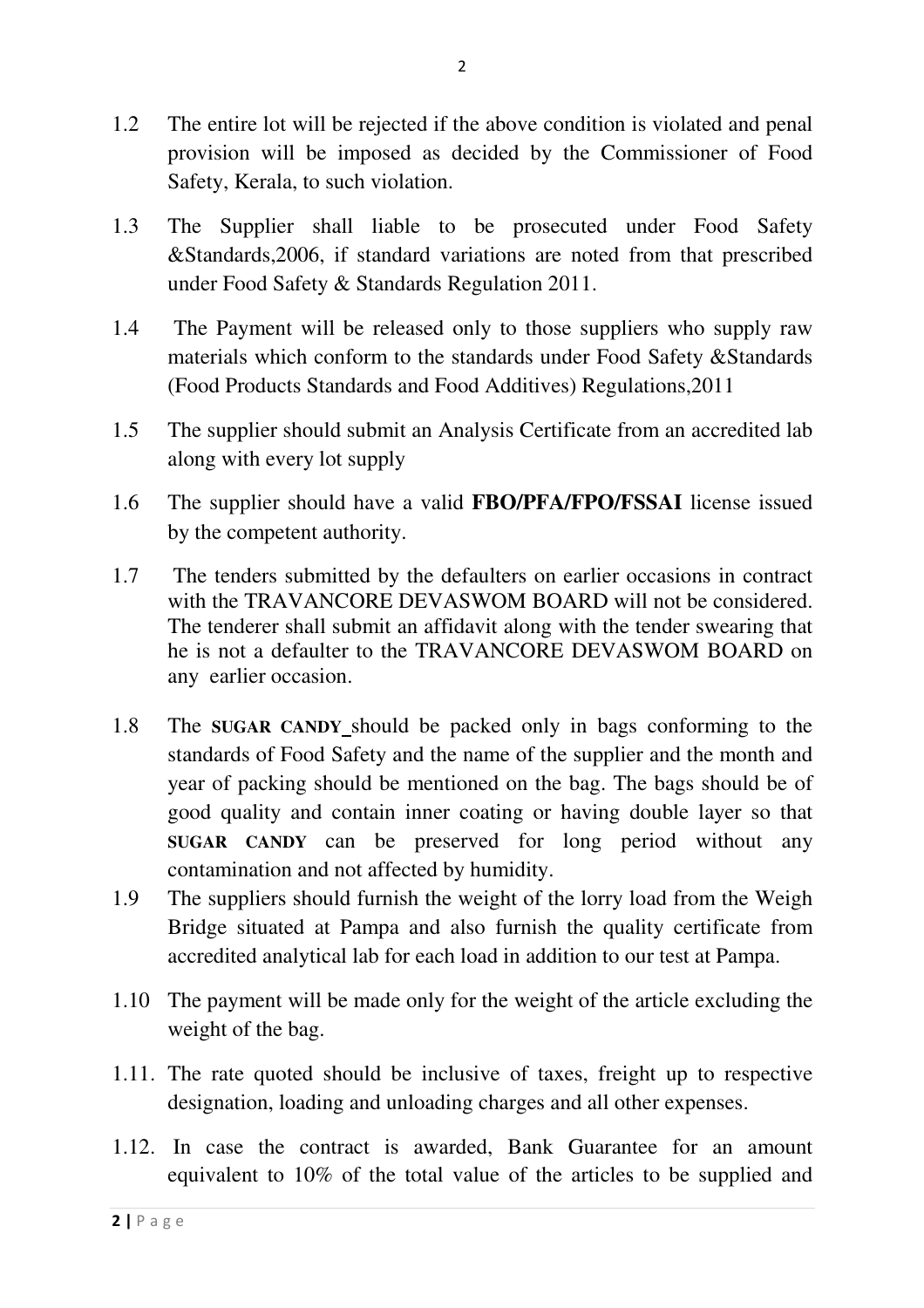valid for one year will have to be produced as security for satisfactory fulfillment of the contract at the time of executing the Agreement.

- 1.13. Necessary agreement should be executed with the Executive Officer, Sabarimala within the stipulated time.
- 1.14. Negotiation Shall only be conducted with the lowest tenderer who full fills the prescribed pre-qualification criteria's.
- 1.15. No compromise in the quality of the articles will be allowed. **In case , samples contains health hazardous elements like tetrazine ,stringent action will be taken against the firms submitting those samples, as recommended by the Commissioner of Food Safety, Kerala.**
- 1.16. The Tenders should be submitted through online on or before 05.00 P.M on 17.09.2019 . The Tenders will be verified at 11.00 A.M on 19.09.2019
- 1.17. The Tenderers should submit four kilograms of samples on 19 /09/2019 to the Office of the Devaswom Commissioner.
- 1.18. The bidders should have the necessary portal enrolment with their own Digital Signature Certificate.
- 1.18(A) The Tenders submitted by defaulters in the previous years will not be Considered.

1.19. If any tenderer withdraws from his tender before the expiry of the period fixed for keeping the rates firm for acceptance, the earnest money if, any, deposited by him will be forfeited to the Board and such legal action taken against him as the Board think fit.

1.20. In cases where a successful tenderer, after having made partial supplies fails to fulfill the contract in full, all or any of the materials not supplied may at the discretion of the Board, be purchased by means of another tender/ quotation or by negotiation or from the next higher tenderer who had offered to supply already and the loss, if any, caused to the Board shall thereby together with such sum as may be fixed by the Board towards damages be recovered from the defaulting tenderer.

1.21. Any sum of money due and payable to the contractor (including security deposit returnable to him) under this contract may be appropriated by the Purchasing Officer or the Board or any other person authorized by the Board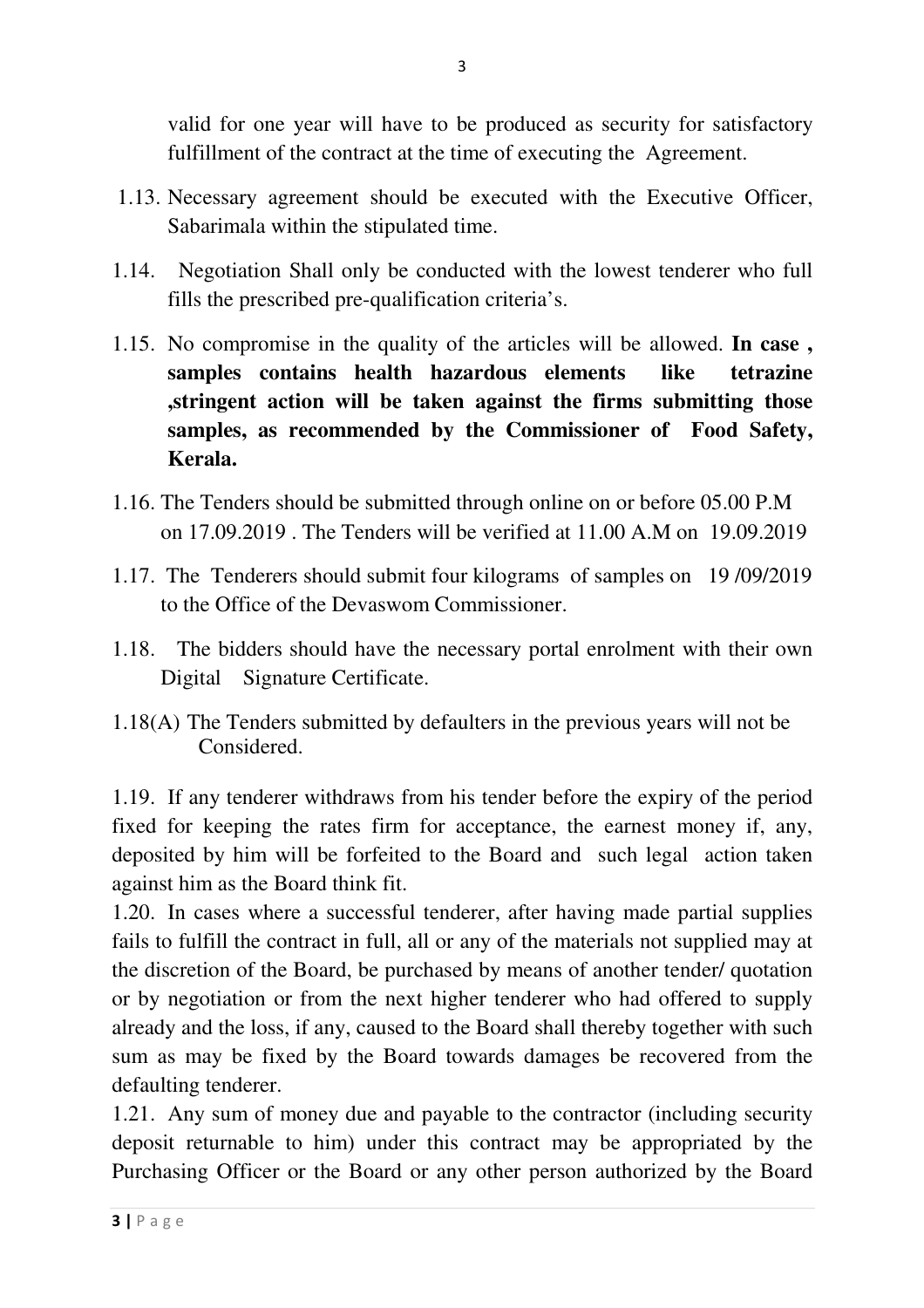and set off against any claim of the Purchasing Officer or the Board for the payment of a sum of money arising out of or under any other contract made by the contractor with the Purchasing Officer or the Board or any other person authorized by the Board. Any sum of money due and payable to the successful tenderer or contractor from the Board shall be adjusted against any sum of money due to the Board from him under any other contract.

# **2. DETAILS OF PRE-QUALIFICATION CRITERIA FOR THE TENDER, TIME AND SCHEDULE AND COST OF BIDDING DOCUMENT, EMD TO BE SUBMITTED BY THE BIDDER FOR PARTICIPATION IN THIS BID ARE GIVEN BELOW.**

- (a) Cost of tender document.-Rs1500/- through online
- (b) Earnest Money Deposit –Rs 5,000/-(Rupees Five Thousand only) through online
- (c) Tender Closing date: 17.09.2019 at 05.00 P.M
- (d) Tender Opening date 19.09.2019 at 11.00 A.M
- (e) Mode of submission of tender: Tender should be submitted online in*'' www.etenders.kerala.gov.in''.*
- (f) Tender documents consisting of qualification information and eligibility criteria of bidders, Technical specification, schedule of quantities etc. are available in the web site **''www. etenders.kerala.gov.in''.**
- (g) Other details of tender documents will be available in the website**''www.etenders.kerala.gov.in''.**

# **3.DOCUMENTS TO BE FURNISHED ALONG WITH TENDER**

*3.1 The* **SUGAR CANDY** *Manufacturing Units should have proper valid license by the concerned authority for manufacturing/processing and storing of* **SUGAR CANDY the copy** *of which will have to be furnished. In respect of Traders and processors a valid trading license as may be applicable for trading in* **SUGAR CANDY***, a copy of which may be submitted.* 

*3.2 Attested copy of the Audited Balance Sheet and Profit / Loss Account for past three years duly certified by a Chartered Accountant if it is a own manufacturing unit. In case of a leased unit, the above documents of both the entities i.e. the lessor and the lessee will have to be furnished. In respect of Traders and Processors the attested copy of the Balance Sheet and profit/*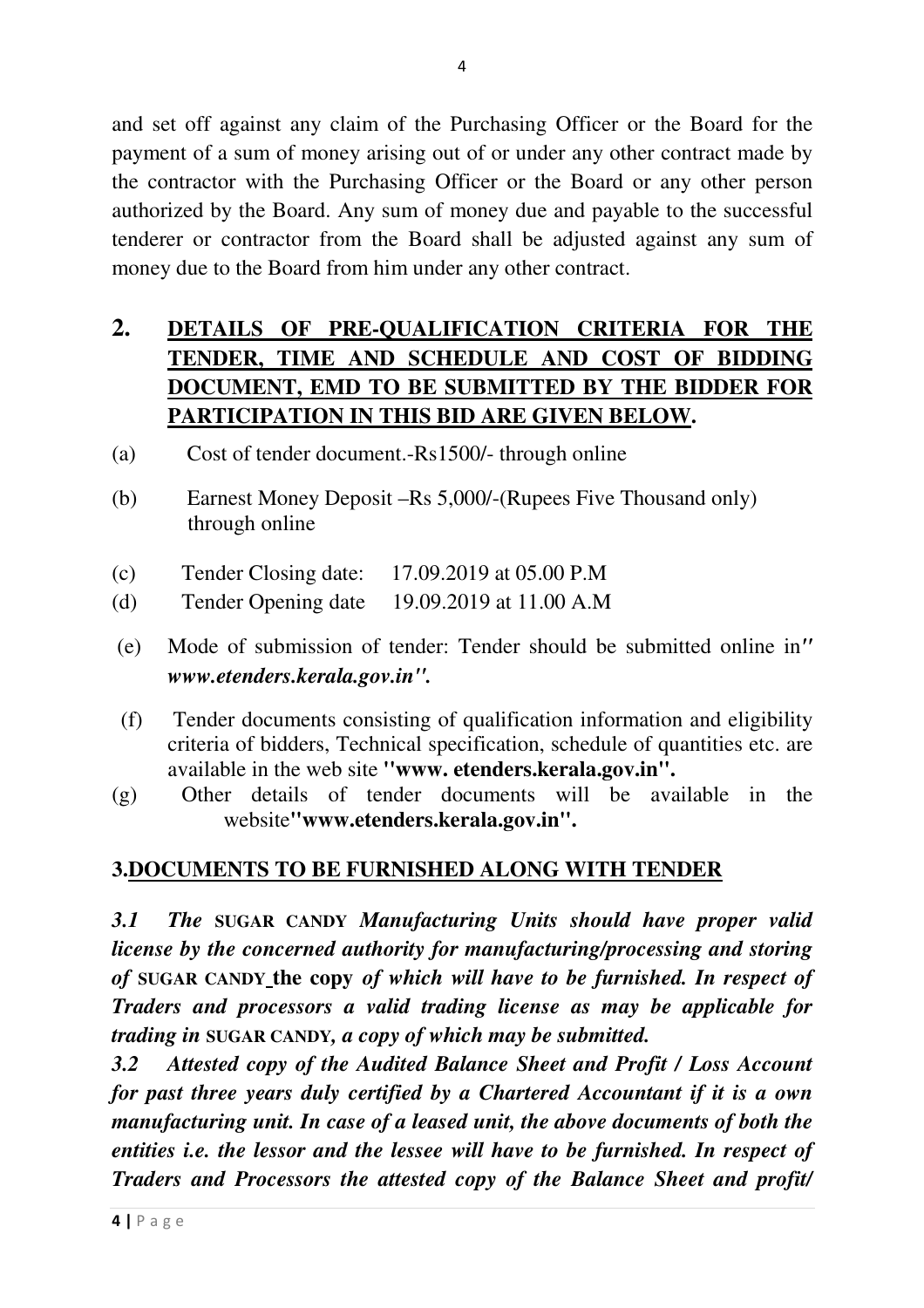*Loss Account for the last three years duly certified by a Chartered Accountant shall be submitted.* 

*3.3 The applicants shall submit attested copy of the Income Tax returns of the last three years with a copy of a PAN card attested by authorized signatory.* 

*3.4 Attested copy of Certificate of registration under Excise, VAT, State / Central Sales Tax Act, Service Tax Act as applicable.* 

- *3.5. Certificate showing the experience in the respective fields issued by the District level Officers of the Industries Department of the State Government.*
- *3.6. A Passport size photo of the proprietor or the managing authority along with three specimen signatures duly attested by a Gazetted Officer or Notary Public.*

*3.7 An affidavit on Rs 200 non judicial stamp paper and Notarized , regarding:* 

*3.7(a). Not having been prosecuted for the violation rules / law under the Essential Commodities Act or any such others law or orders thereunder in any court of law.* 

*3.7(b). Not having been black listed by any organization or Government for non-performance of contractual obligation.* 

*3.8 In case of partnership firm or Co-operative or Corporate, the* SUGAR CANDY *Manufacturing Units, Trading firms and processing units should furnish a copy of the partnership deed or byelaw or Memorandum as the case may be. In case of partnership firms the share holding pattern should be duly certified by the Chartered Accountant along with details such as name, age, education and experience of the partners. In case of Co operative / corporate body, copy of letter of authorization of the Chief Executive or the authorized person to register and participate in the e-procurement/tender process should be furnished.* 

*3.9 In case of supplier who has entered into lease agreement with the*  **SUGAR CANDY** *manufacturing Units, the copy of the legally registered lease agreement duly certified by the Charted Accountant shall be enclosed.* 

*3.10 The* **SUGAR CANDY** *Manufacturing Units, Trading firms should furnish letter of authority or power of attorney for having authorized the person to sign the documents on behalf of the firm or society or corporate body.*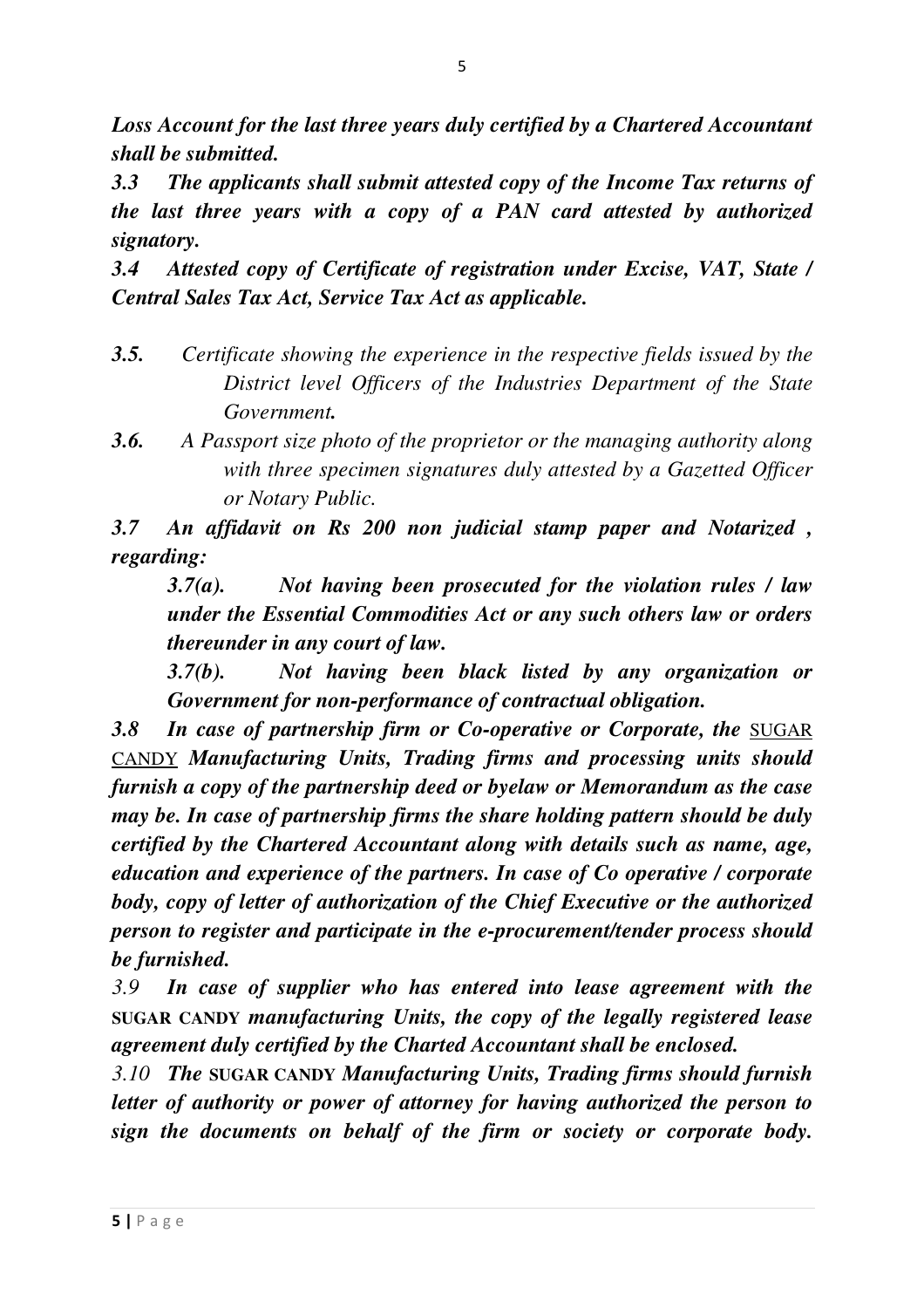*Attestation of signature of such authorized signatory from the Bank where the firm is having its account is essential.* 

*3.11 The address proof of the authorized signatory viz. Telephone bill/copy of Passport /Electricity bill/ voter ID proof/Aadhar Card should be submitted along with the application. The address proof in respect of the firm shall be either certificate of registration or certificate of incorporation issued by the authority concerned.* 

*3.12. Bank Account details of the firm along with the IFSC code, Branch details and address shall be furnished in the letterhead of the firm.* 

## 3.13. **Details of online payment are given separately in the Appendix attached with the tender document.**

## **4. SPECIAL INSTRUCTIONS TO THE BIDDER FOR THE E-SUBMISSION OF THE BIDS**

- 4.1 Bidder should do the registration in the tender site http://etenders.kerala.gov.in using the option available. Then the Digital Signature Registration has to be done with the e-token, after logging into the site. The e-token may be obtained from one of the authorized certifying authorities such as SIFY/TCS/nCode.
- 4.2 If there is any clarification, this may be obtained online through the tender site or through the contract details. The Bidder should take into account the Corrigendum if any published before submitting the bids through online.
- 4.3 After the bid submission, the acknowledgement number given by the etendering system should be printed by the bidder and kept as a record of evidence for online submission of bid for the particular tender.
- 4.4 The Tender Inviting Authority (TIA) will not be held responsible for any sort of delay or difficulties faced during the submission of bids through online by the bidders.
- 4.5 The bidder should submit the bid documents by online mode through the site http://etenders.kerala.gov.in .
- 4.6 Each documents to be uploaded through online for the tenders less than 2 MB. If any document is more than2 MB, it can be converted to rar/zip format and then the same can be uploaded. However if the file size is less than 1 MB the time for uploading transaction will be very fast. The total size of the documents in all the covers put up together, should be less than or equal to 12 MB.
- 4.7 The bidder should ensure that the bid documents submitted are free from virus and If the documents could not be opened, due to virus, during tender opening, the bid Is liable to be rejected.
- 4.8 The time settings fixed on the server side are displayed at the top of the tenders. It will be valid for all actions of requesting bid submission, bid